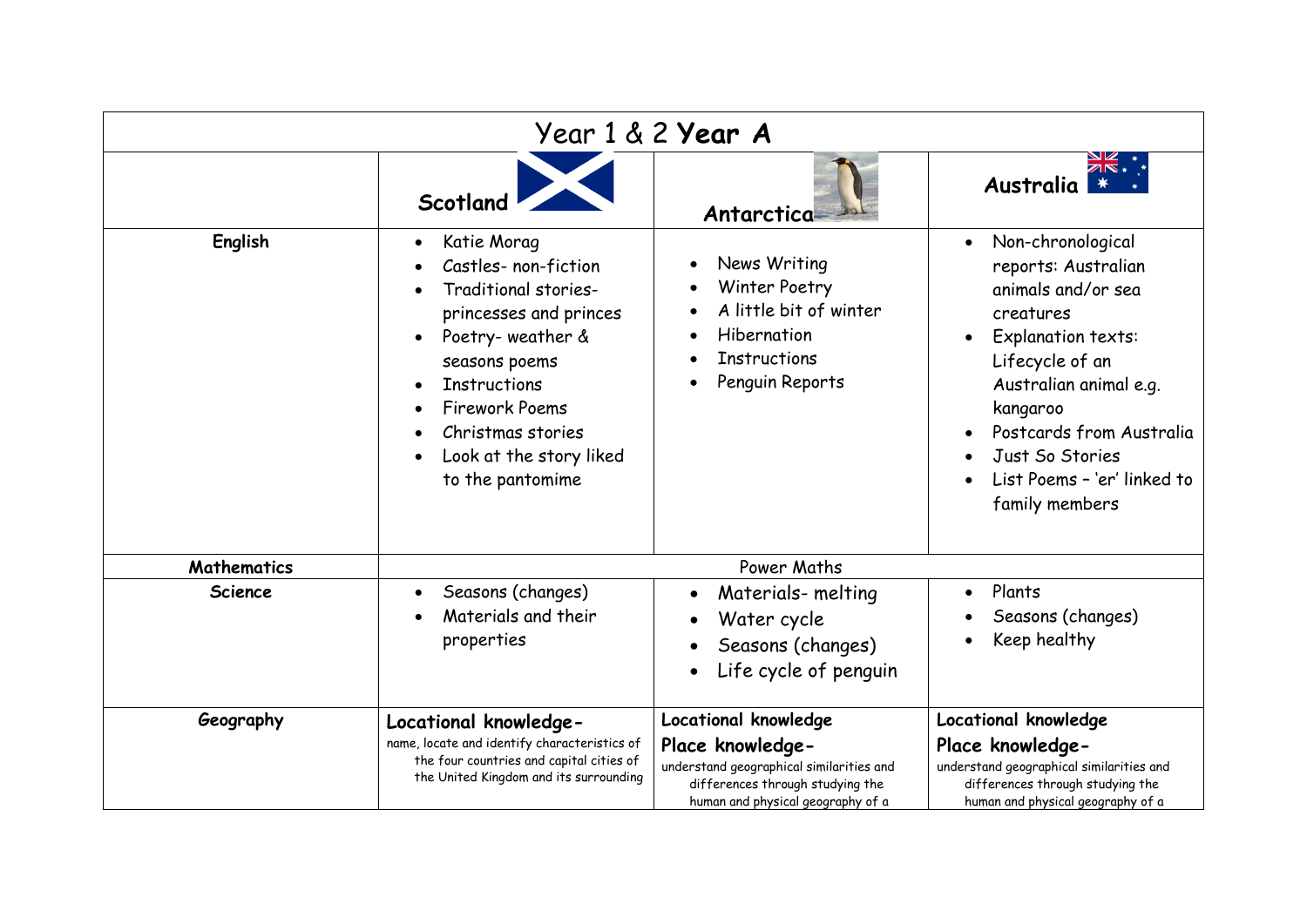|                     | seas<br>Place knowledge-<br>$\bullet$<br>compare to Huncote<br>Human and physical<br>geography<br>Where Scotland is- map<br>work<br>Difference between<br>Scotland and here.<br>Weather<br>Aerial photos<br>$\bullet$ | small area of the United Kingdom, and<br>of a small area in a contrasting non-<br>European country<br>Map work<br>Simple compass directions<br>Name the 7 continents & 5<br>oceans | small area of the United Kingdom, and<br>of a small area in a contrasting non-<br>European country<br>Weather<br>Hot and cold areas<br>Name the 7 continents & 5<br>oceans |
|---------------------|-----------------------------------------------------------------------------------------------------------------------------------------------------------------------------------------------------------------------|------------------------------------------------------------------------------------------------------------------------------------------------------------------------------------|----------------------------------------------------------------------------------------------------------------------------------------------------------------------------|
| History             | Grey friars Bobby                                                                                                                                                                                                     | Robert Falcon Scott                                                                                                                                                                | Amy Johnson<br>History of Planes                                                                                                                                           |
| Art                 | Weaving<br>Seasons artwork                                                                                                                                                                                            | Winter Art<br><b>Sketching Trees</b>                                                                                                                                               | Aboriginal art<br>Portraits<br>Bronwyn Bancroft- Patterns of<br>Australia                                                                                                  |
| Design & Technology | Making a castle                                                                                                                                                                                                       | Penguin crafts                                                                                                                                                                     | Sidney Harbour Bridge-<br>structures<br>To hold something                                                                                                                  |
| Computing           | Espresso coding<br>$\bullet$<br>Purple Mash (plus<br>homework task)<br>Pic Collage (includes<br>$\bullet$<br>taking photos)                                                                                           | Purple Mash (plus<br>homework task)<br>Internet safety<br>Typing skills (year 2)                                                                                                   | Espresso coding<br>$\bullet$<br>Purple Mash (plus<br>homework task)<br>Pic Collage (includes<br>$\bullet$<br>taking photos)<br>PowerPoint (Year 2)                         |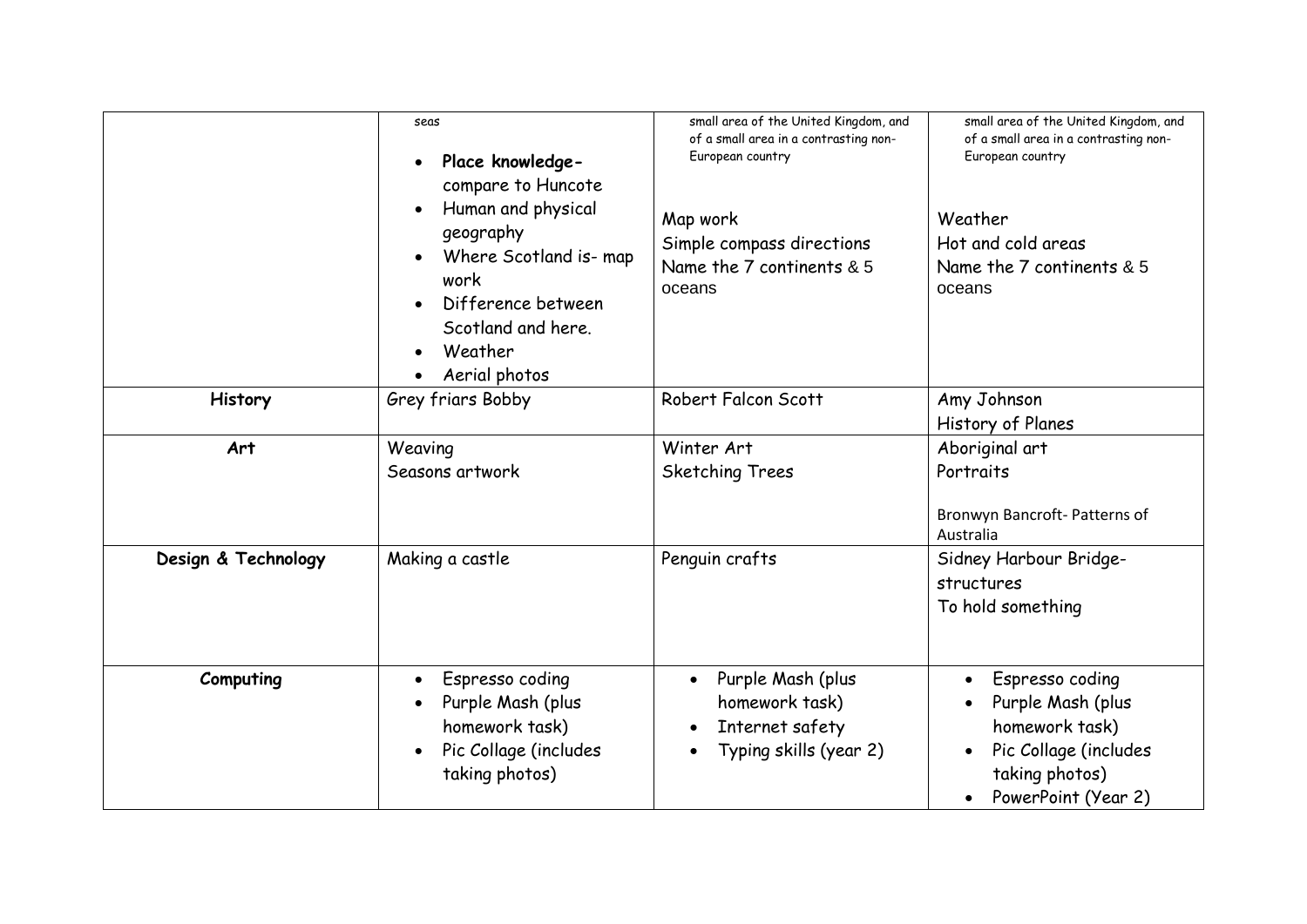|              |                                                                                                                                            |                                                                                                              | Begin to research (Year<br>$\bullet$<br>2)                       |
|--------------|--------------------------------------------------------------------------------------------------------------------------------------------|--------------------------------------------------------------------------------------------------------------|------------------------------------------------------------------|
| <b>Music</b> | <b>Weather Music</b><br>$\bullet$<br>Listen to Scottish music<br>$\bullet$<br>Christmas songs<br>٠<br>Grand Olde Duke of York<br>$\bullet$ | Penguin Dance<br>Counting syllables                                                                          | Long and short- Sarah<br>Share-linked to<br>Aboriginal patterns. |
| <b>RE</b>    | 1.1 Who is a Christian and what<br>do they believe?<br>1.6 How and why do we<br>celebrate sacred times?<br>Christmas Story/ Nativity       | 1.3 Who is Jewish and what do<br>they believe?<br>1.4 What can we learn from<br>sacred book?<br>Easter story | 1.5 What makes some places<br>sacred?                            |
| <b>PE</b>    | Scottish Dancing<br>Games                                                                                                                  | Gymnastics<br>Games<br>(Year 2 swimming)                                                                     | Athletics<br>Games<br>(Year 2 Multi-sports festival)             |
| <b>PSHCE</b> | New beginnings<br>Getting on and falling out<br>Say no to bullying<br><b>Expect Respect</b>                                                | Going for Goals<br>Good to be me                                                                             | Relationships<br>Changes                                         |
| <b>Trips</b> | <b>Tamworth Castle</b><br>Botanic Gardens (linked to RE)                                                                                   |                                                                                                              |                                                                  |
| Cooking      | Shortbread                                                                                                                                 | Chocolate nests                                                                                              | Smoothies                                                        |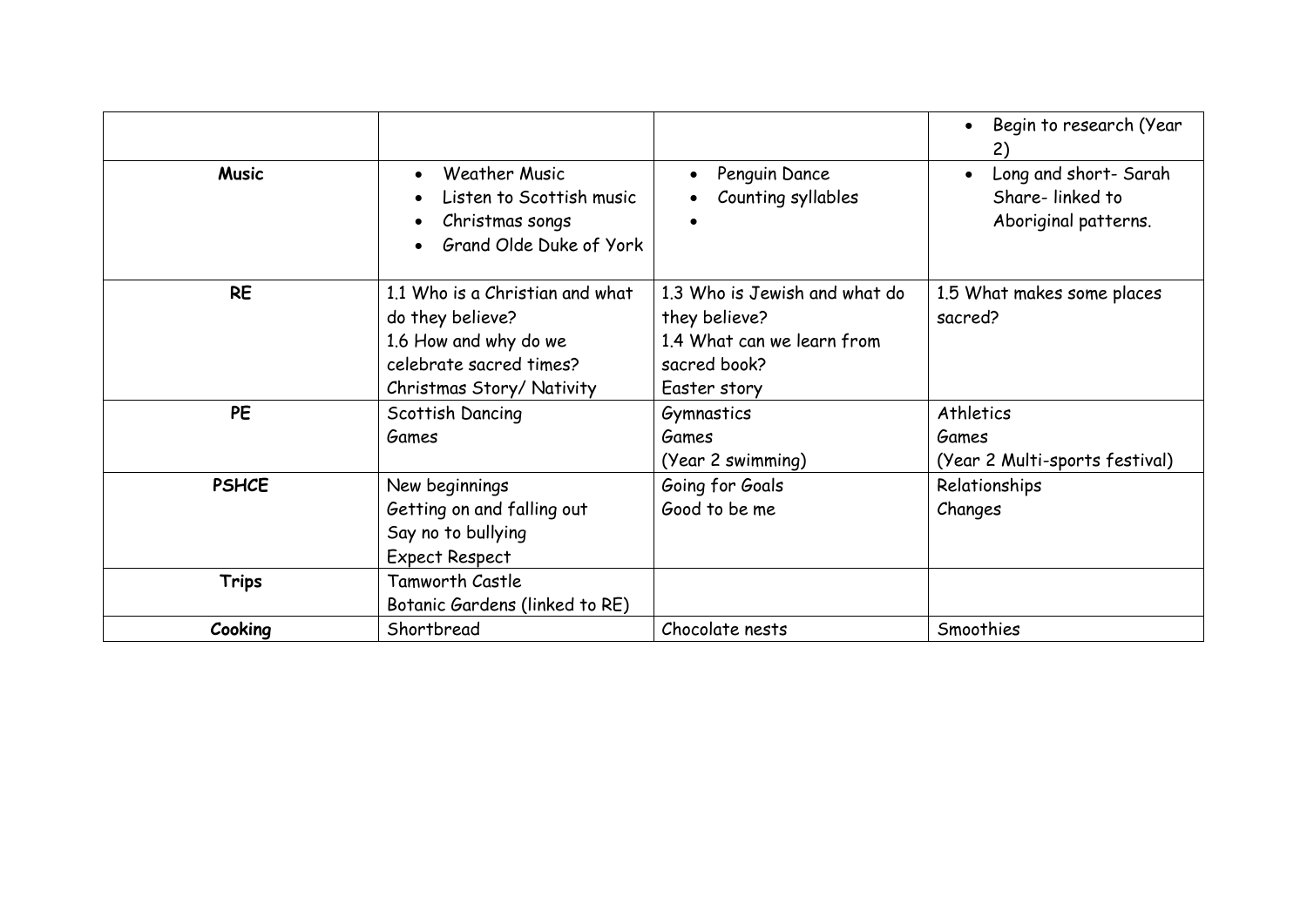| Year 1 & 2 <b>Year B</b> |                                                                                                                                                                                                                                                                                                     |                                                                                                               |                                                                                                                                                                                                                                                                                                                                                                                         |
|--------------------------|-----------------------------------------------------------------------------------------------------------------------------------------------------------------------------------------------------------------------------------------------------------------------------------------------------|---------------------------------------------------------------------------------------------------------------|-----------------------------------------------------------------------------------------------------------------------------------------------------------------------------------------------------------------------------------------------------------------------------------------------------------------------------------------------------------------------------------------|
|                          | Italy                                                                                                                                                                                                                                                                                               | 8<br>Peru                                                                                                     | London XX                                                                                                                                                                                                                                                                                                                                                                               |
| English                  | Pinocchio<br>$\bullet$<br><b>Instructions</b><br>$\bullet$<br>Famous Italian food<br>$\bullet$<br>Christmas stories<br>$\bullet$<br>Look at the story linked<br>$\bullet$<br>to Pantomime<br><b>Non-fiction Romans</b><br>$\bullet$<br>Non-fiction Florence<br>Nightingale<br><b>Firework Poems</b> | Paddington stories<br>Non-fiction texts                                                                       | Paddington<br>$\bullet$<br>Sight-seeing book/I spy-<br>non-fiction booklet<br>Transport leaflet<br>$\bullet$<br>Facts sheet about the<br>Queen<br>Write an invitation to<br>$\bullet$<br>the Queen's birthday<br>Write the queen a<br>$\bullet$<br>birthday card<br>Fire poems<br>$\bullet$<br>The Town Mouse and the<br><b>Country Mouse</b><br>Riddles & Rhymes-linked<br>to vehicles |
| <b>Mathematics</b>       | Power Maths                                                                                                                                                                                                                                                                                         |                                                                                                               |                                                                                                                                                                                                                                                                                                                                                                                         |
| Science                  | Materials-changes<br>Floating and sinking- Scientific<br>Enquiry                                                                                                                                                                                                                                    | Plants (naming common<br>varieties)<br>Deforestation<br>Layers of the rainforest<br>Animals which live there. | Animals and habitats                                                                                                                                                                                                                                                                                                                                                                    |
| Geography                | <b>Locational knowledge</b>                                                                                                                                                                                                                                                                         | Locational knowledge                                                                                          | Locational knowledge- name,                                                                                                                                                                                                                                                                                                                                                             |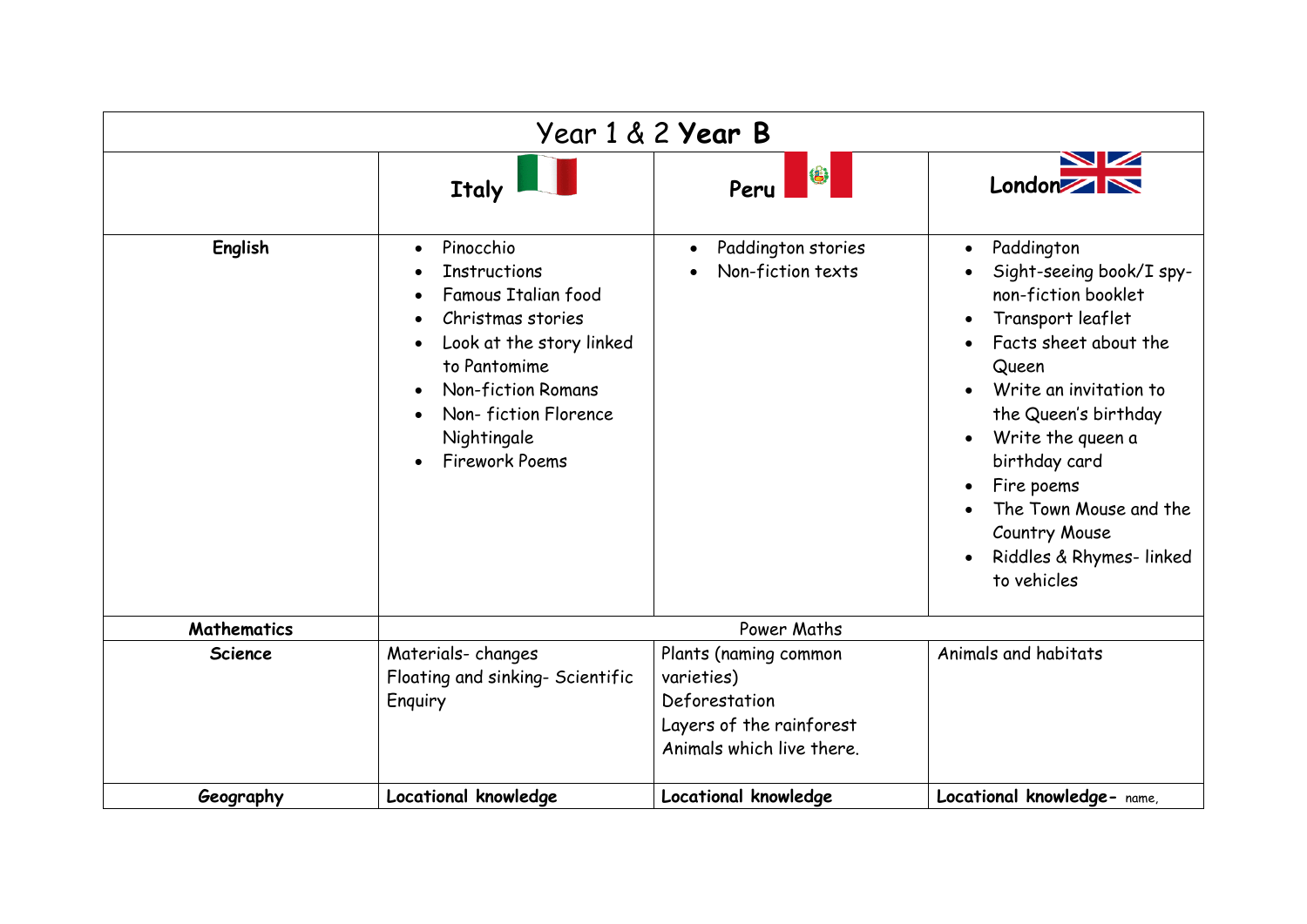|                     | Place knowledge<br>Look at buildings                                                                                                                                                                     | Place knowledge<br>7 continents<br>5 oceans<br>Amazon Rainforest (Layers of)<br>Fairtrade Fortnight | locate and identify characteristics of<br>the four countries and capital cities of<br>the United Kingdom and its surrounding<br>seas<br>Place knowledge<br>Aerial photos<br>Compare to Huncote<br>Field work |
|---------------------|----------------------------------------------------------------------------------------------------------------------------------------------------------------------------------------------------------|-----------------------------------------------------------------------------------------------------|--------------------------------------------------------------------------------------------------------------------------------------------------------------------------------------------------------------|
| History             | Romans- Compare clothing,<br>houses.<br>Florence Nightingale-<br>Significant individual                                                                                                                  | <b>Inca Trail</b>                                                                                   | Pupil timeline<br>Great fire of London<br>Queen<br>Transport                                                                                                                                                 |
| Art                 | Roman shields<br>Masks- Venice festival                                                                                                                                                                  | Inca art<br>Enrique Bastemente                                                                      | Self portraits                                                                                                                                                                                               |
| Design & Technology | Design and make a pitta pizza.<br>Learning tower of Pisa- how far<br>can we make them lean before<br>they fall? Make them on different<br>bases<br>Can you build a boat that floats?-<br>links to Venice | Moving Pictures linked to<br>Paddington<br>Peruvian weaving                                         | Build a famous London<br>vehicle/landmark with a moving<br>part                                                                                                                                              |
| Computing           | Bug Club (reading)<br>$\bullet$<br>Espresso coding<br>Purple Mash (plus<br>$\bullet$<br>homework task)<br>Pic Collage (includes<br>taking photos)                                                        | Purple Mash (plus<br>$\bullet$<br>homework task)<br>Internet safety<br>Typing skills (year 2)       | Bug Club (reading)<br>$\bullet$<br>Espresso coding<br>Purple Mash (plus<br>homework task)<br>Pic Collage (includes<br>taking photos)                                                                         |